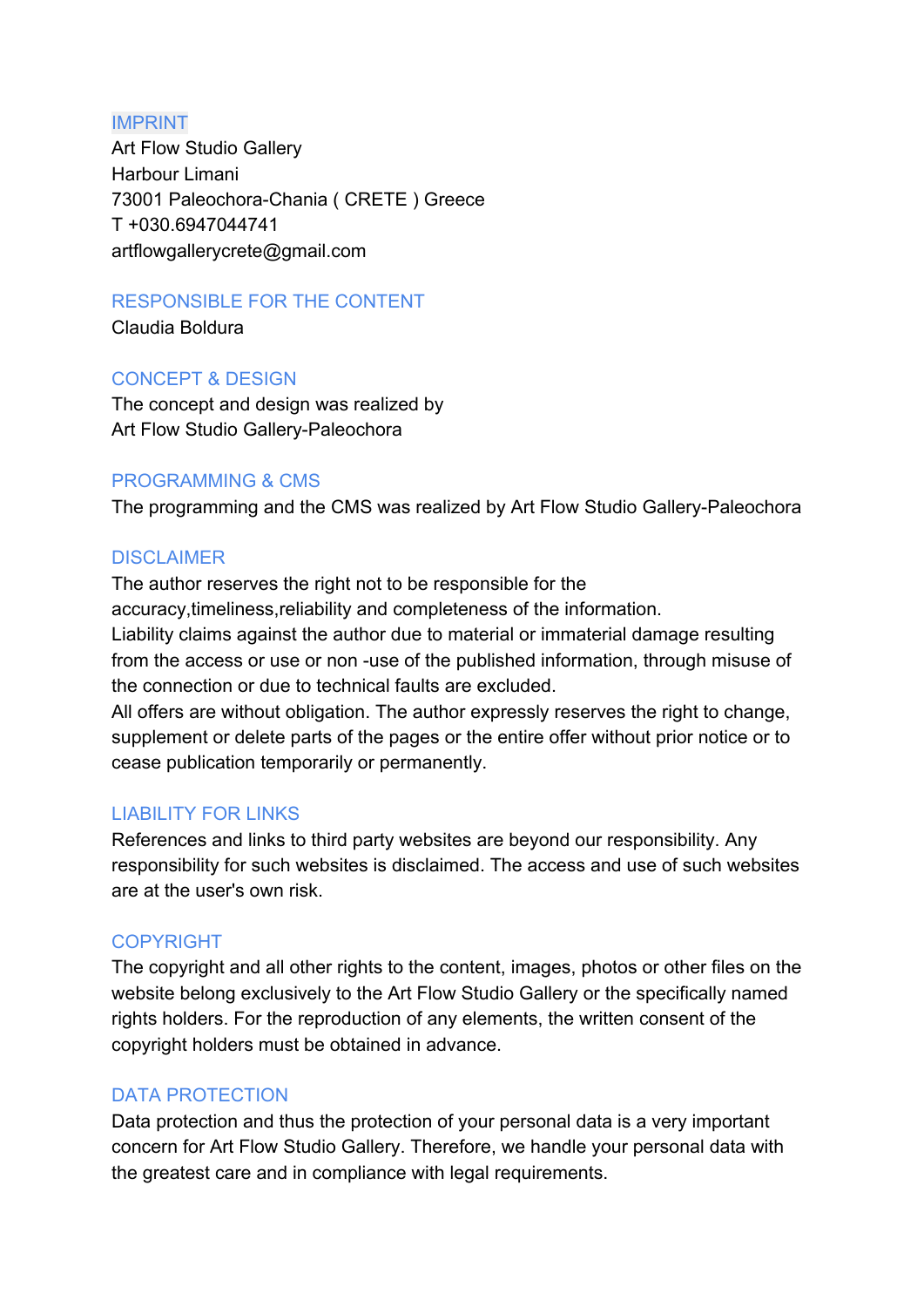In this privacy policy we inform you about the way and which data are processed by us when accessing our web pages.

#### Holder of the data collection

The owner of the data collection in terms of data protection laws is: Art Flow Studio Gallery. Harbour place. 73001 Paleochora–Chania / CRETE-Greece

### Collecting general data

Basically, our websites can be used without you having to disclose personal information.

In accordance with common practice, certain data, e.g. IP addresses and other usage information automatically collected and anonymously evaluated and processed by our web analysis software. By using our websites, you consent to the collection, use and disclosure of such information in accordance with the terms of this Privacy Policy.

When accessing our websites, the following data is stored in log files: IP address, date, time, browser request and generally transmitted information about the operating system or browser. These usage data form the basis for statistical, anonymous evaluations, with which we can improve our web pages accordingly.

#### Purpose and use of the data

Collecting this information helps us to further develop and improve our websites and to optimize our service offerings. We use the collected data for the following purposes:

- To enable you to use our website (connect).
- For internal administration of the website, such as the technical administration and maintenance of system security.
- To improve usability, we collect statistics of user behavior on our websites.
- To avoid fraud and to increase the security of the website.

• Other purposes as per contractual agreement and the associated terms and conditions or terms and conditions.

In addition, if you communicate with us through the Website and / or register as a user of the Site, Art Flow Studio Gallery

will also process your personal information, if necessary for the performance of the contract between you and Art Flow Studio Gallery for any preparatory action in connection with the contract or in some cases according to your consent.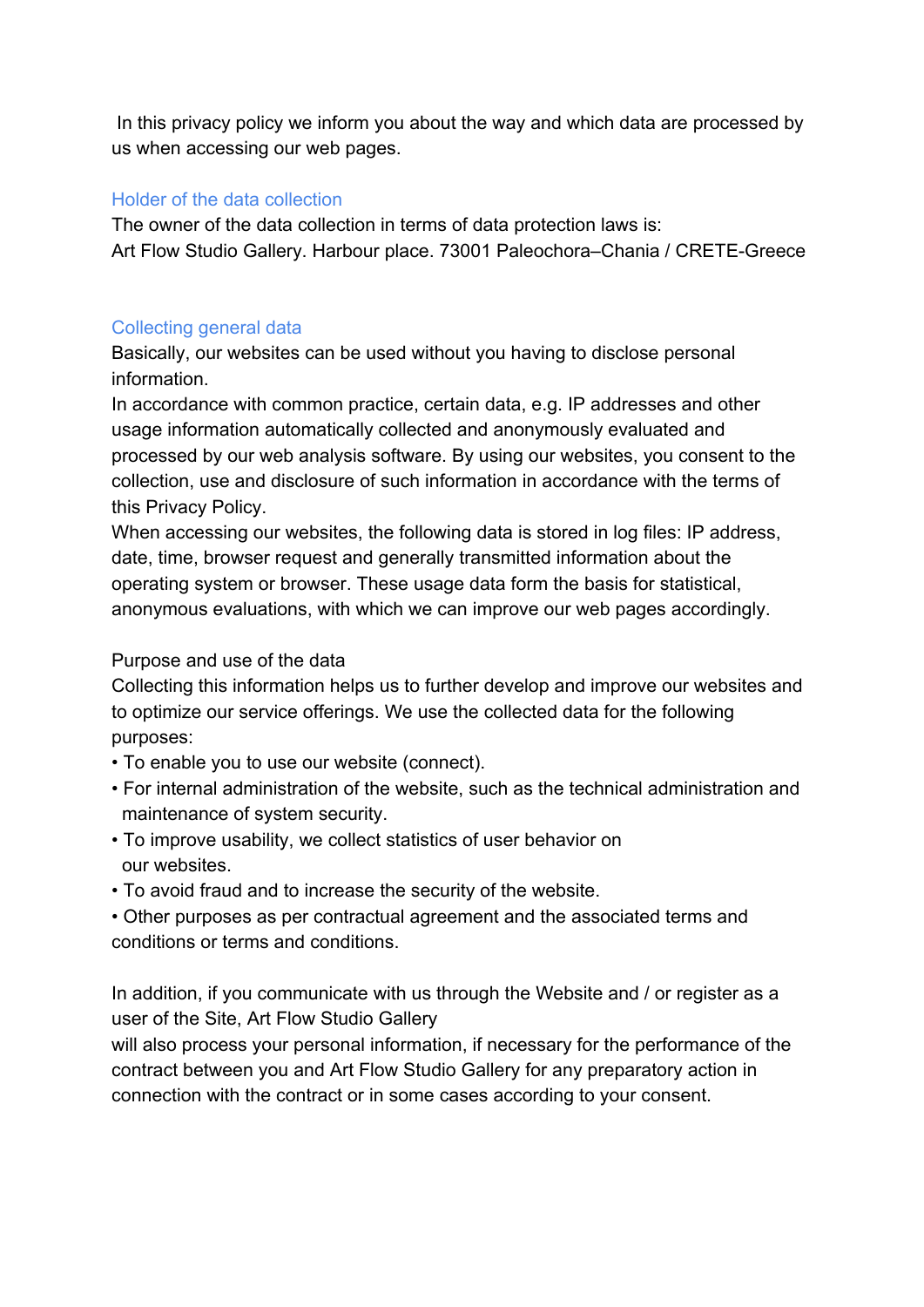### Data protection

The data we collect and store will be kept confidential and protected against loss, manipulation and unauthorized access by third parties through appropriate technical and organizational arrangements.

Our website may contain links to other digital solutions (such as websites or online services) that are beyond our control and therefore are not covered by this privacy policy. If you use the links provided to access other digital solutions,

the operators of these digital solutions may collect information from you that may be used by these operators in accordance with their own privacy policies that differ from ours.

# **Cookies**

Our websites also use so-called "cookies". A cookie is usually a small text file that is sent to your computer from a Web site and stored in your web browser while you are on a Web site.

If you visit this site again, the data stored in the cookie may be read from the site to inform the site of your previous activity.

This Privacy Policy provides information on how Art Flow Studio Gallery uses cookies and technologies on the Website. If you visit the website and your browser is set to accept cookies, we consider this to be a sign that you expressly agree to the use of cookies by ArtFlow Studio Gallery.

However, we recommend that you delete the cookies and the history in the browser you are using. Thus, a subsequent user can't understand your surfing behavior.

# To enable or disable cookies in your web browser:

Check which web browser you are using and then select the appropriate link below. Visit the landing page for instructions on how to enable or disable cookies for your web browser.

- Google Chrome
- Firefox
- Internet Explorer
- Safari

If you choose not to accept our cookies or the cookies and tools of our affiliates, you will not be able to see certain information on our web pages and will not be able to use some features that enhance your visit.

For more information about these technologies and how they work, visit: http://www.allaboutcookies.org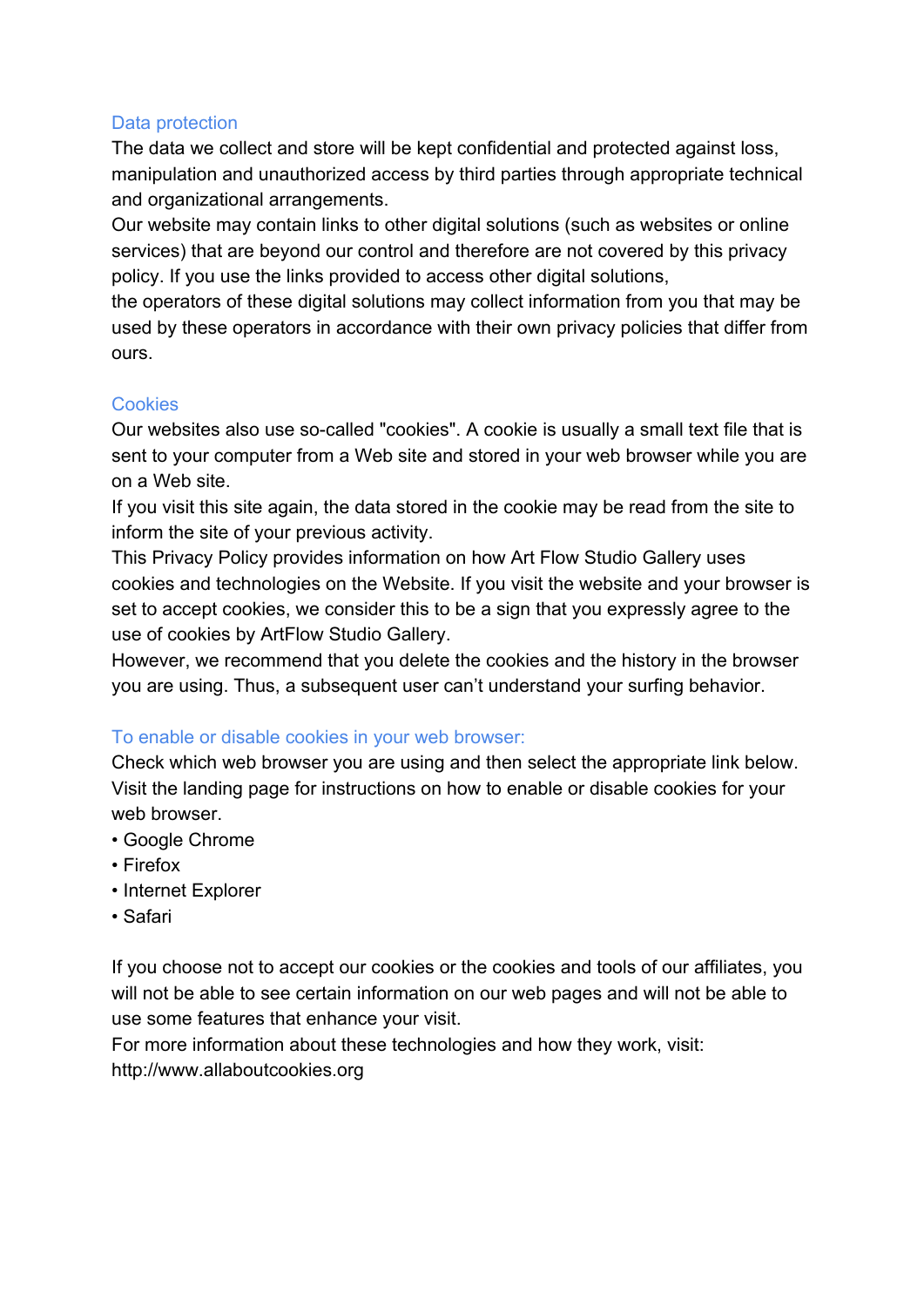#### Contact form

If you contact us via contact form or e-mail, the data and information entered by you for the purpose of request processing will be stored in compliance with applicable legal regulations.

If you wish to contact us via email, please note that emails are not encrypted and therefore exposed to the typical security risks associated with this means of communication.

#### Web analytics services and visitor information (such as Google Analytics)

This website uses Google Analytics, a web analytics service provided by Google Inc. ("Google"). Google Analytics uses so - called "cookies", text files that are stored on your computer and that allow an analysis of the use of the website by you. The information generated by the cookie about your use of this website is usually transmitted to a Google server in the USA and stored there. However, if IP anonymisation is activated on this website, your IP address will be shortened by Google beforehand within member states of the European Union or other parties to the Agreement on the European Economic Area.

Only in exceptional cases will the full IP address be sent to a Google server in the USA and shorten ed there. Google will use this information to evaluate your use of the website, to compile reports on website activity for website operators and to provide other services related to website activity and internet usage. Google may also transfer this information to third parties if required by law or as far as third parties process this data on behalf of Google.

Further information can be found on the following page: Google Analytics You can deactivate the storage of these cookies by selecting the appropriate settings in your browser (see the section "Cookies").

# Opt-Out (Google Analytics)

Another option is opt-out, which prevents you from using your data through Google Analytics by using the browser add-on provided by Google at the following link. Browser add-on for disabling Google Analytics

### Google Maps

Our websites use the Google Maps API to visualize the locations of our businesses visually ona map. When using Google Maps, Google also processes data about the use of the map features of website visitors. For more information about Google's data processing, please refer to the Google Privacy Policy.

#### Your rights to information, rectification, cancellation and opposition

You have the right at any time to obtain information about your personal data stored by us.